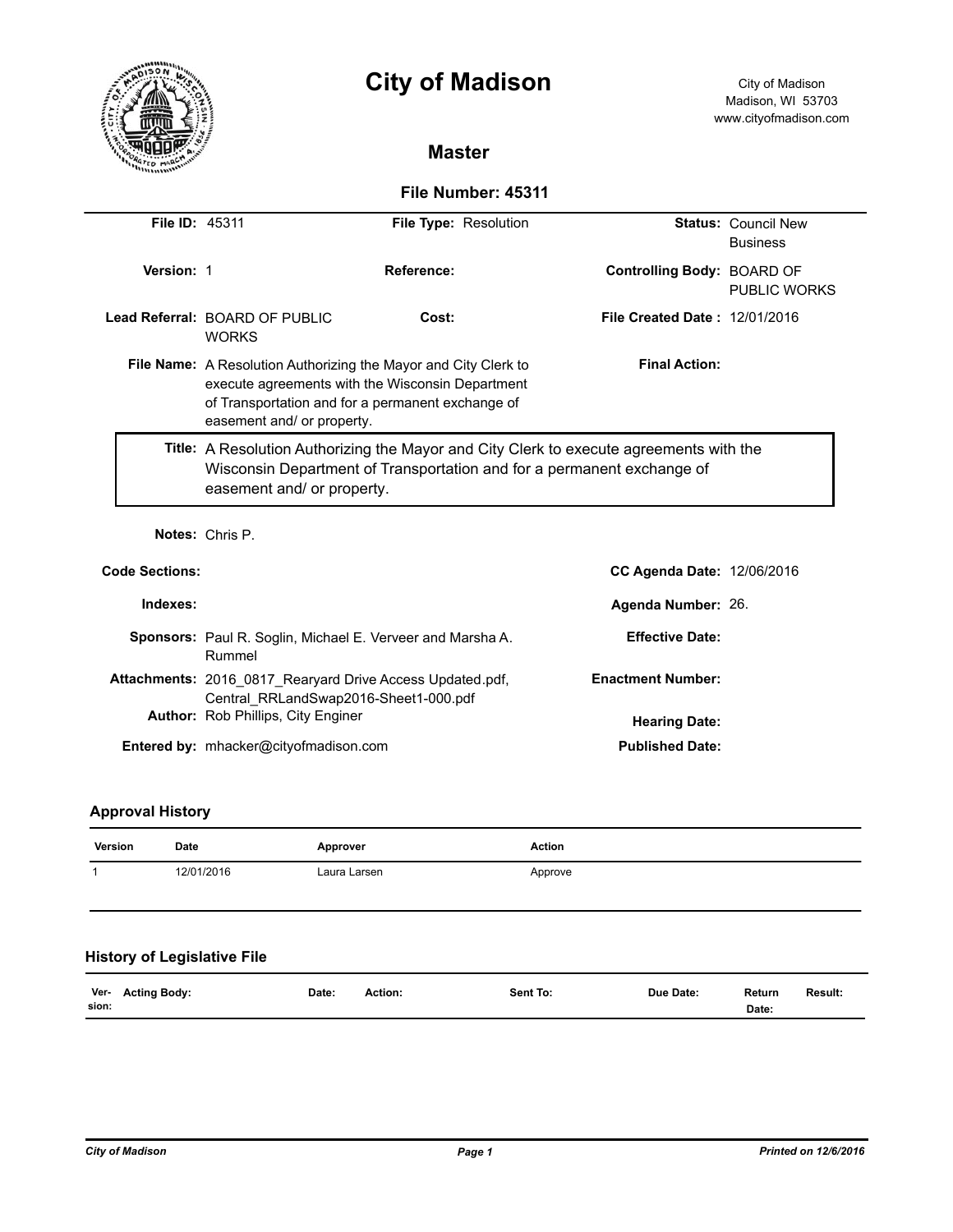#### *Master Continued (45311)*

| <b>Engineering Division</b> |                     | 12/01/2016                             | RECOMMEND TO                                                                |
|-----------------------------|---------------------|----------------------------------------|-----------------------------------------------------------------------------|
|                             |                     |                                        | COUNCIL TO                                                                  |
|                             |                     |                                        | ADOPT UNDER                                                                 |
|                             |                     |                                        | SUSPENSION OF                                                               |
|                             |                     |                                        | RULES 2.04, 2.05,                                                           |
|                             |                     |                                        | 2.24, & 2.25 - MISC.                                                        |
|                             |                     |                                        | <b>ITEMS</b>                                                                |
|                             | <b>Action Text:</b> |                                        | This Resolution was RECOMMEND TO COUNCIL TO ADOPT UNDER SUSPENSION OF RULES |
|                             |                     | 2.04, 2.05, 2.24, & 2.25 - MISC. ITEMS |                                                                             |
|                             | Notes:              |                                        |                                                                             |
|                             | COMMON COUNCIL      | 12/06/2016                             |                                                                             |

## **Text of Legislative File 45311**

## **Fiscal Note**

## FISCAL NOTE PENDING

No funds required at this time. Funding for the acquisition of a pedestrian / bike easement will be required at a later date.

## **Title**

A Resolution Authorizing the Mayor and City Clerk to execute agreements with the Wisconsin Department of Transportation and for a permanent exchange of easement and/ or property. **Body**

WHEREAS, numerous plans over the last century, including John Nolen's "Madison, A Model City", have called for additional connections between the Capitol and the Lake Monona shoreline; and

WHEREAS, most recently, the adopted 2012 Downtown Plan recommended that the City "expand and enhance public access and recreational opportunities to and along the Downtown lakefronts", and;

WHEREAS, many concept plans have included a pedestrian and bike overpass (the "Overpass") of John Nolen Drive (USH 151) and the State owned Wisconsin and Southern Railroad Right-of-Way (the "Rail ROW") that would connect the southerly side of John Nolen Drive, Law Park and the Capital City Trail to East Wilson Street and the Capitol Loop in the general vicinity of the intersection of East Wilson Street and King Street; and,

WHEREAS, an overpass or connection of some type will reduce the need for many pedestrians and cyclists to cross South Blair Street (USH 151) and the Rail ROW which both intersect with John Nolen Drive, and greatly improve connectivity as well as pedestrian, bicycle and vehicular safety in the heavily traveled corridor; and,

WHEREAS, the owners of the property at 151 East Wilson Street, Madison Wisconsin (hereinafter referred to as "151 E Wilson") have an approved development on the site; and,

WHEREAS, the owners of the property at 151 E Wilson indicated a willingness to grant an easement to the City across 151 E Wilson to facilitate the Overpass if an access to a planned underground parking at the development can be provided off of the south side (the Rail ROW side) of the building (hereinafter referred to as "151 E Wilson Rear Access"); and,

WHEREAS, the City owns property north of the Rail ROW starting just east of the easterly property line of 151 E Wilson and extending toward South Hancock Street (hereinafter referred to as the "Existing Rail ROW Access") where an access road currently exists for the purpose of